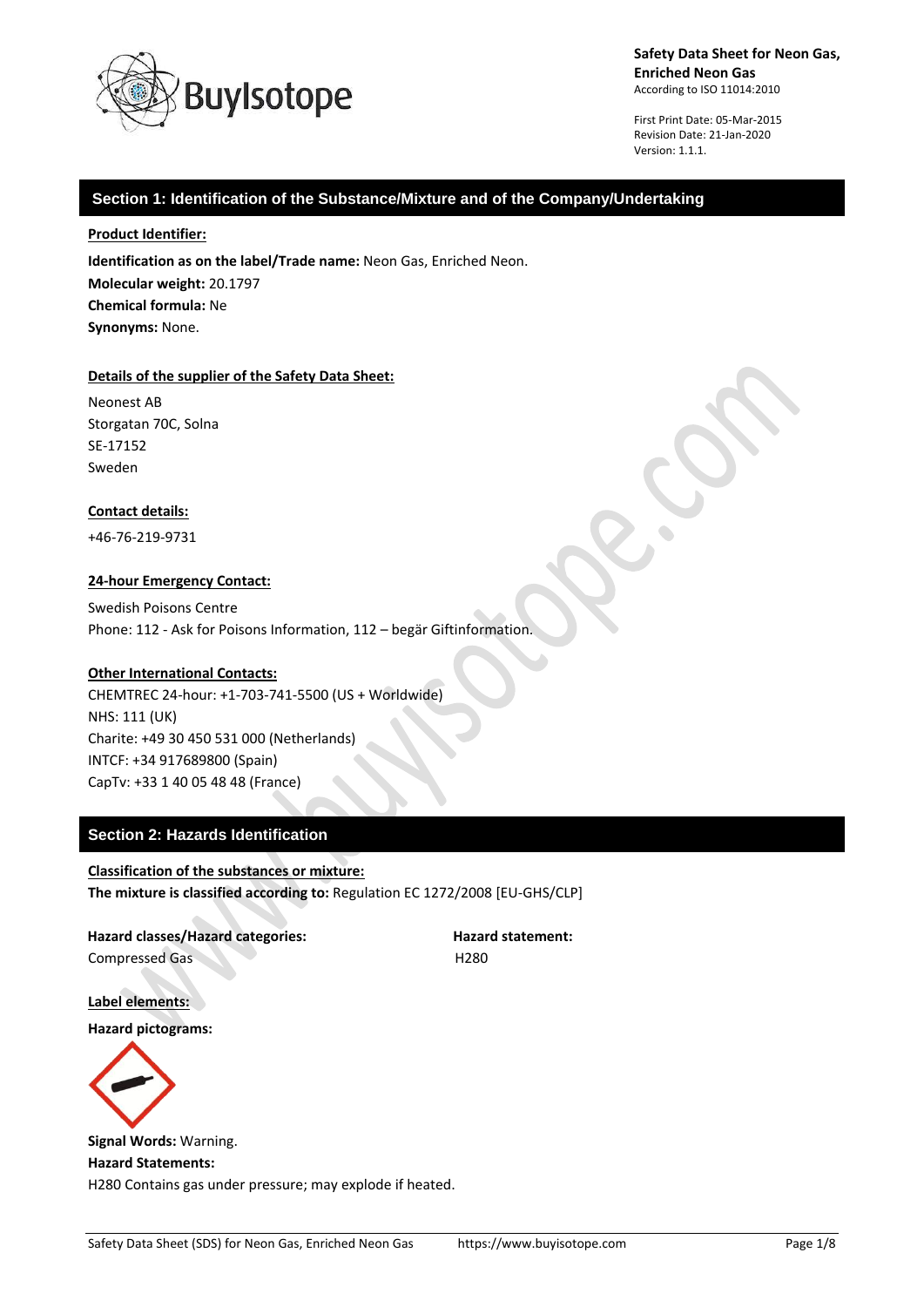

First Print Date: 05-Mar-2015 Revision Date: 21-Jan-2020 Version: 1.1.1.

### **Precautionary Statements:**

P410 + P403 Protect from sunlight. Store in a well-ventilated place.

# **Section 3: Composition/Information on Ingredients**

**Substance/Mixture:** Substance.

**Ingredients:**

| Substance name (IUPAC/EC) | CAS-No.   | Concentration | <b>Classification</b>                  |
|---------------------------|-----------|---------------|----------------------------------------|
|                           | EC-No.    | % by weight   | EC1272/2008                            |
| Neon                      | 7440-01-9 | >99.9%        | Press. Gas (Comp.)<br>H <sub>280</sub> |
|                           | 231-110-9 |               |                                        |

For explanation of abbreviations see Section 16.

## **Section 4: First-Aid Measures**

### **Description of first aid measures:**

**General Advice:** Consult a physician. Show this safety data sheet to the doctor in attendance. Move out of dangerous area.

**Inhalation Exposure:** Supply fresh air. If required, provide artificial respiration. If breathing is difficult, oxygen should be administered by qualified personnel. Get immediate medical attention.

**Skin Exposure:** If frostbite or freezing occur, immediately flush with plenty of lukewarm water. DO NOT USE HOT WATER. If warm water is not available, gently wrap affected parts in blankets. Seek immediate medical attention.

**Eye Exposure:** Rinse opened eye for several minutes under running water. Then consult a doctor.

**Oral Exposure:** Do NOT induce vomiting. Never give anything by mouth to an unconscious person. Rinse mouth with water. Seek medical attention.

### **Most important symptoms and effects, both acute and delayed:**

**Inhalation:** Short-term exposure: May be harmful if inhaled. May cause nausea, vomiting, difficulty breathing, irregular heartbeat, headache, dizziness, disorientation, mood swings, tingling sensation, loss of coordination, suffocation, convulsions, unconsciousness, coma.

**Skin Contact:** Short-term exposure: May be harmful if absorbed through skin. May cause skin irritation or frostbite. **Indication of any immediate medical attention and special treatment needed:** None known.

## **Section 5: Fire-Fighting Measures**

### **Extinguisher media:**

**Fire and Explosion Hazards:** Negligible fire hazard. Containers may rupture or explode if exposed to heat.

**Suitable Extinguishing Media:** Use water spray, alcohol-resistant foam, dry chemical or carbon dioxide.

Further Information: Move container from fire area if it can be done without risk. Cool containers with water spray until well after the fire is out. Stay away from the ends of tanks. Withdraw immediately in case of rising sound from venting safety device or any discoloration of tanks due to fire. For tank, rail car or tank truck, evacuation radius: 800 meters (1/2 mile).

**Information for firefighters:** Wear Self-Contained Breathing Apparatus for firefighting if necessary.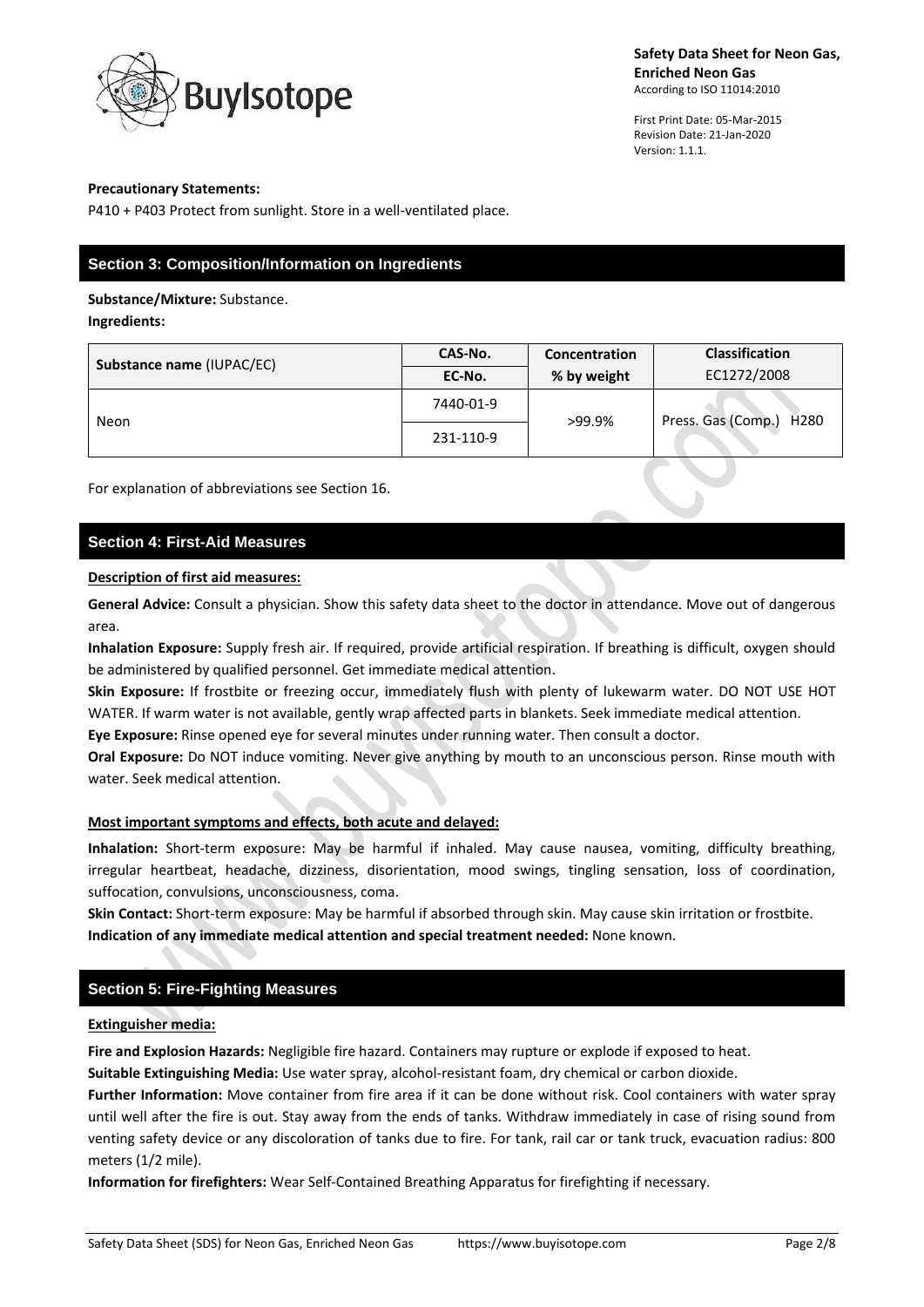

First Print Date: 05-Mar-2015 Revision Date: 21-Jan-2020 Version: 1.1.1.

## **Section 6: Accidental Release Measures**

#### **Personal precautions, protective equipment and emergency procedures:**

Avoid breathing vapours, mist or gas. Ensure adequate ventilation. Remove all sources of ignition. Evacuate personnel to safe areas.

**Environmental precautions:** Prevent further leakage or spillage if safe to do so. Do not let product enter drains.

#### **Methods and materials for containment and cleaning up:**

Clean up promptly by vacuum. Stay upwind and keep out of low areas.

### **Section 7: Handling and Storage**

### **Precautions for safe handling:**

**Handling:** Contains gas under pressure; may explode if heated.

#### **Conditions for safe storage, including any incompatibilities:**

Keep container lightly closed in a dry and well-ventilated place. Store and handle in accordance with all current regulations and standards.

### **Section 8: Exposure Controls/Personal Protection**

#### **Control parameters:**

**Occupational exposure limits:** No occupational exposure limits established.

#### **Exposure controls:**

**Appropriate engineering controls:** Based on available information, additional ventilation is not required. Ensure compliance with applicable exposure limits.

### **Individual protection measures, such as personal protective equipment:**

**Eye Protection:** For gas: Eye protection not required, but recommended. For liquid: Wear splash resistant safety goggles. Contact lenses should not be worn. Provide an emergency eye-wash fountain and quick-drench shower in the immediate work area.

**Body Protection**: For gas: Protective clothing is not required. For liquid: Wear appropriate protective, cold-insulating clothing.

**Hand Protection:** Wear insulated gloves.

**Respirator:** Under conditions of frequent use or heavy exposure, respiratory protection may be needed. Respiratory protection is ranked in order from minimum to maximum. Consider warning properties before use. For Unknown Concentrations or Immediately Dangerous to Life or Health - Any supplied-air respirator with a full face-piece that is operated in a pressure-demand or other positive-pressure mode in combination with an auxiliary self-contained breathing apparatus operated in pressure-demand or other positive-pressure mode. Any self-contained breathing apparatus that has a full face-piece and is operated in a pressure-demand or other positive-pressure mode.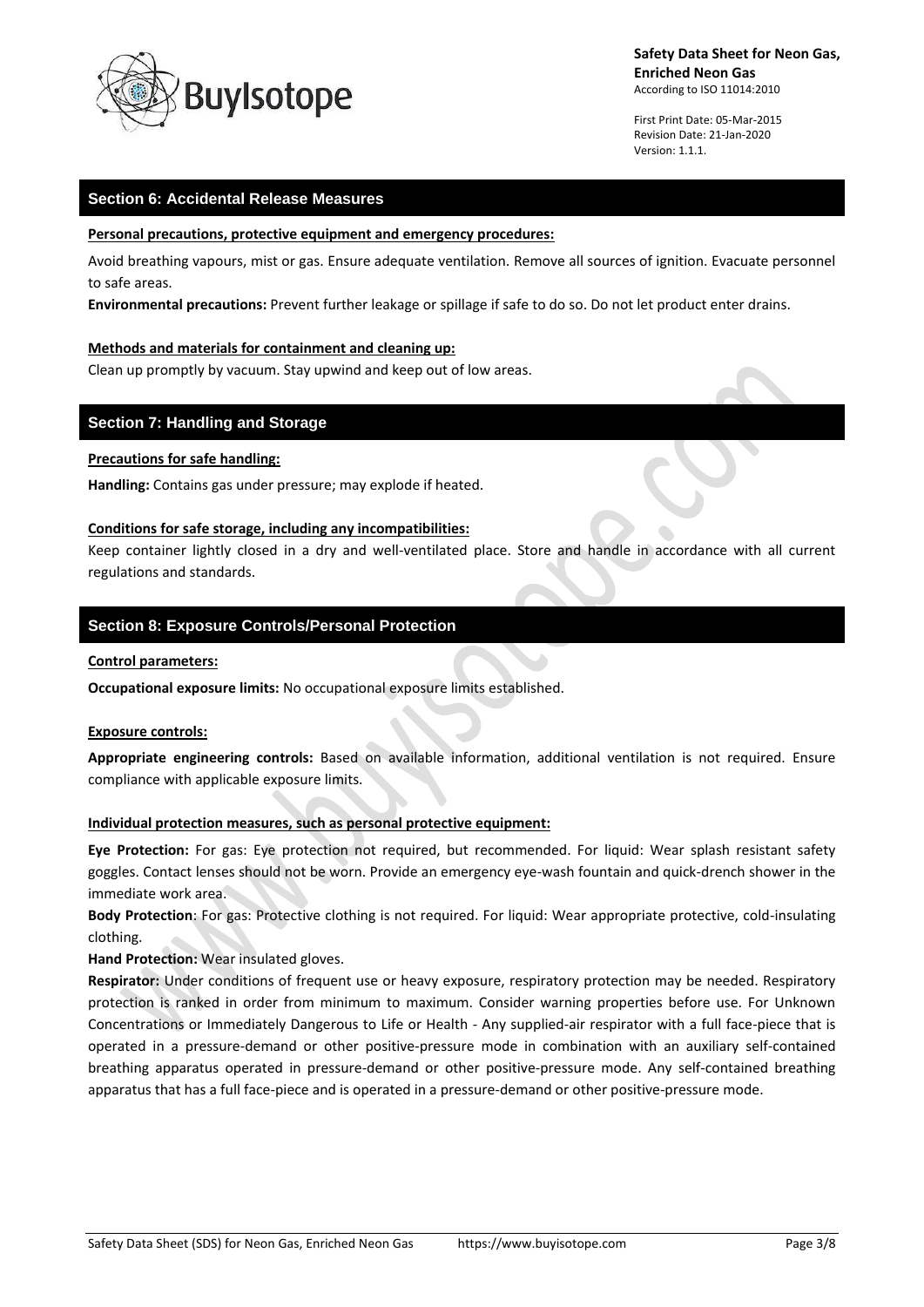

First Print Date: 05-Mar-2015 Revision Date: 21-Jan-2020 Version: 1.1.1.

# **Section 9: Physical and Chemical Properties**

**Information on basic physical and chemical properties**

**Appearance (form):** Gas. **Colour:** Colourless. **Odour:** Odourless. **Odour threshold:** No data available. **pH (concentration):** Not applicable. **Melting point/range (°C):** -249 °C **Boiling point/range (°C):** -246 °C **Flash point (°C):** No data available. **Evaporation rate:** Not applicable. **Flammability (solid, gas):** Not applicable. **Ignition temperature (°C):** No data available. **Upper/lower flammability/explosive limits:** No data available. **Vapour pressure (20 °C):** No data available. **Vapour density:** 0.6964 **Relative density (25 °C):** 0.6964 **Water solubility (g/L) at 20 °C:** Slightly soluble. **n-Octanol/Water partition coefficient**: No data available. **Auto-ignition temperature:** No data available. **Decomposition temperature:** No data available. **Viscosity, dynamic (mPa s):** No data available. **Explosive properties:** The substance or mixture is not classified as explosive.

**Oxidising properties:** The substance or mixture is not classified as oxidizing.

## **Section 10: Stability and Reactivity**

**Stability:** Stable under normal temperatures and pressure.

**Conditions to avoid:** Protect from physical damage and heat. Containers may rupture or explode if exposed to heat. **Hazardous Polymerization:** Will not polymerize.

**Possibility of Hazardous Reactions:** No data available.

**Materials to avoid:** Strong oxidizing agents.

## **Section 11: Toxicological Information**

### **Information on toxicological effects:**

Not classified based on available information.

### **Classification according to GHS (1272/2008/EG, CLP)**

### **Skin corrosion/irritation:**

Not classified based on available information.

### **Serious eye damage/eye irritation:**

Not classified based on available information.

### **Respiratory or skin sensitisation:**

Not classified based on available information.

**Germ cell mutagenicity:**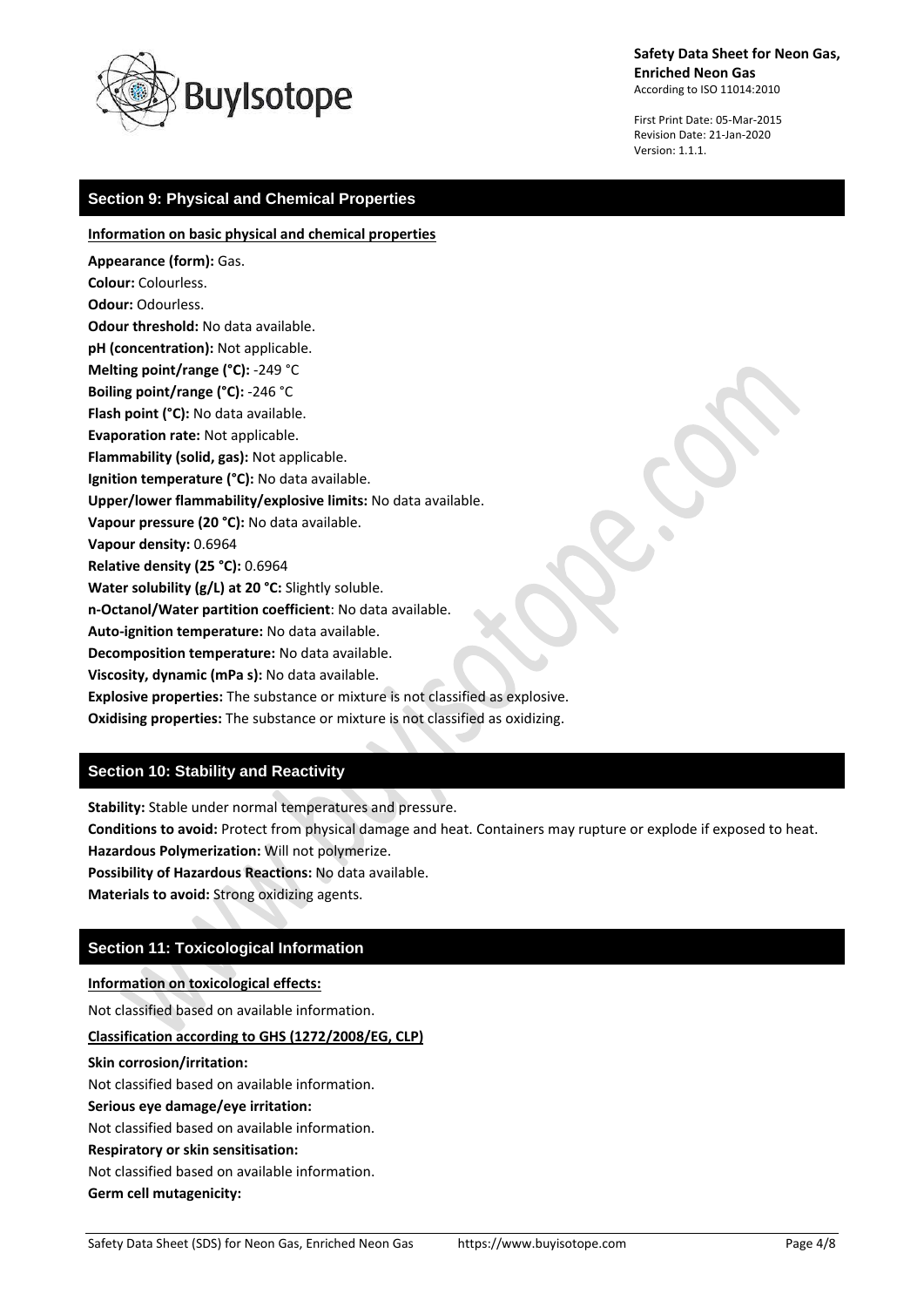

First Print Date: 05-Mar-2015 Revision Date: 21-Jan-2020 Version: 1.1.1.

Not classified based on available information. **Carcinogenicity:** Not classified based on available information. **Reproductive toxicity:** Not classified based on available information. **Specific target organ toxicity – single exposure (STOT):** Not classified based on available information. **Specific target organ toxicity (STOT) – repeated exposure:** Not classified based on available information. **Aspiration toxicity:** Not classified based on available information.

# **Section 12: Ecological Information**

**Toxicity:** No data available. **Persistence and degradability:** No data available. **Bioaccumulative potential:** No data available. **Mobility in soil:** No data available. **Results of PBT& vPvB assessment:** No data available. **Other adverse effects:** No data available.

## **Section 13: Disposal Considerations**

**Product:** Offer surplus and non-recyclable solutions to a licensed disposal company. Contact a licensed professional waste disposal service to dispose of this material. Dispose of as unused product.

## **Section 14: Transport Information**

**UN number:** 1065 **UN proper shipping name:** NEON, COMPRESSED. **Transport hazard class:** Class 2.2 **Transport hazard label:**



**Marine pollutant:** No.

# **Section 15: Regulatory Information**

#### **EU regulations:**

**Regulation (EC) No. 1005/2009 on substances that deplete the ozone layer, Annex I and II, as amended** Not listed.

**Regulation (EC) No. 850/2004 on persistent organic pollutants, Annex I** Not listed.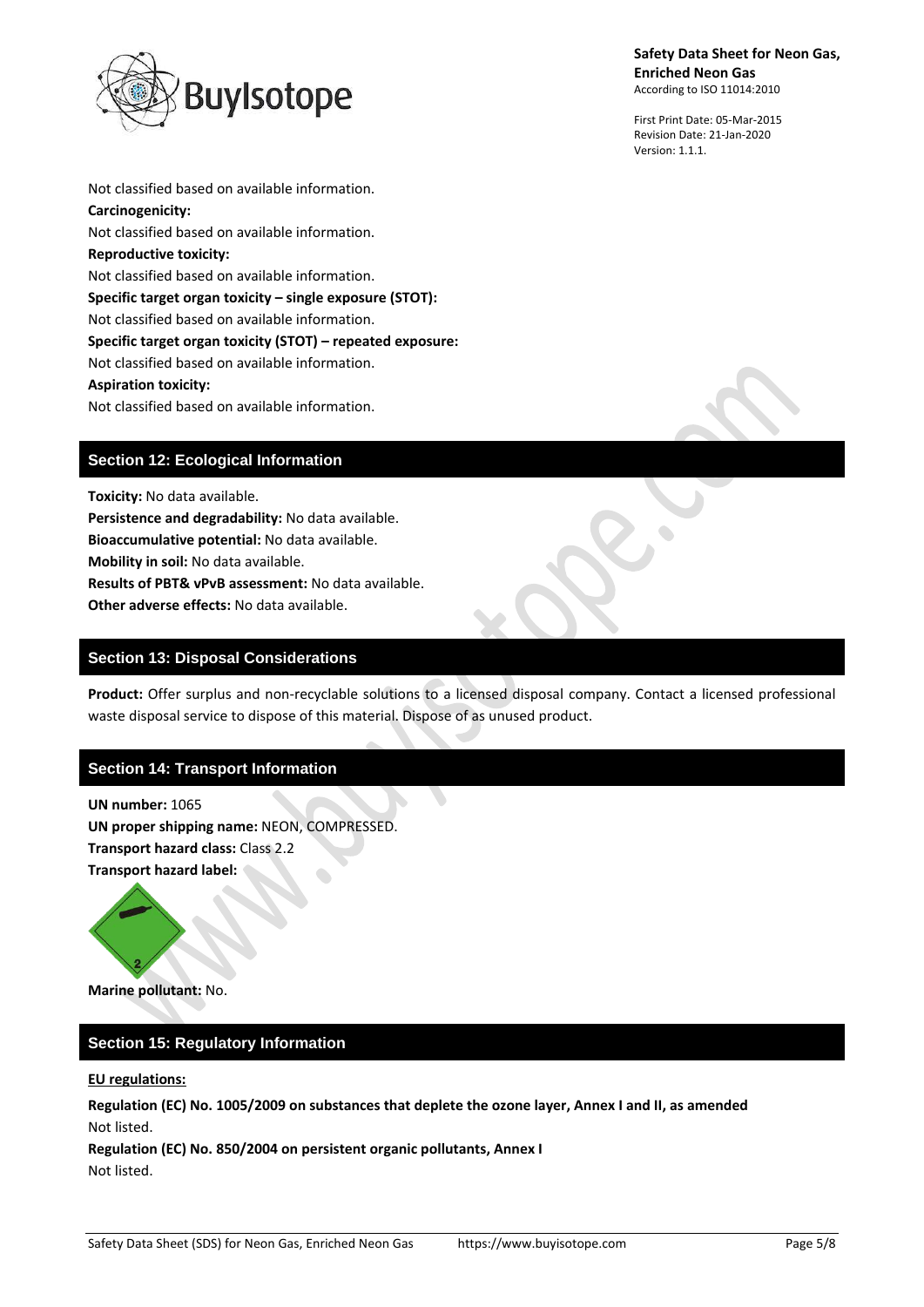

First Print Date: 05-Mar-2015 Revision Date: 21-Jan-2020 Version: 1.1.1.

**Regulation (EU) No. 649/2012 concerning the export and import of dangerous chemicals, Annex I, Part 1 as amended**

Not listed.

**Regulation (EU) No. 649/2012 concerning the export and import of dangerous chemicals, Annex I, Part 2 as amended**

### Not listed.

**Regulation (EU) No. 649/2012 concerning the export and import of dangerous chemicals, Annex I, Part 3 as amended**

Not listed.

**Regulation (EU) No. 649/2012 concerning the export and import of dangerous chemicals, Annex V as amended** Not listed.

**Regulation (EC) No. 166/2006 Annex II Pollutant Release and Transfer Registry**

Not listed.

**Regulation (EC) No. 1907/2006, REACH Article 59(10) Candidate List as currently published by ECHA** Not listed.

### **Authorisations:**

**Regulation (EC) No. 1907/2006, REACH Annex XIV Substances subject to authorization, as amended** Not listed.

### **Restrictions on use:**

**Regulation (EC) No. 1907/2006 Annex XVII Substances subject to restriction on marketing and use** Not regulated.

**Regulation (EC) No. 1907/2006, REACH Annex XVII Substances subject to restriction on marketing and use as amended**

### Not listed.

**Directive 2004/37/EC on the protection of workers from the risks related to exposure to carcinogens and mutagens at work**

Not regulated.

**Directive 92/85/EEC: on the safety and health of pregnant workers and workers who have recently given birth or are breastfeeding.**

Not regulated.

## **Other EU regulations:**

**Directive 2012/18/EU on major accident hazards involving dangerous substances** Not listed.

**Directive 98/24/EC on the protection of the health and safety of workers from the risks related to chemical agents at work.**

Always applicable.

**Directive 94/33/EC on the protection of young people at work** Not listed.

## **Additional Information:**

**OSHA Hazards:** Compressed Gas.

**SARA 302 Components:** No chemicals in this material are subject to the reporting requirements of SARA Title III, Section 302.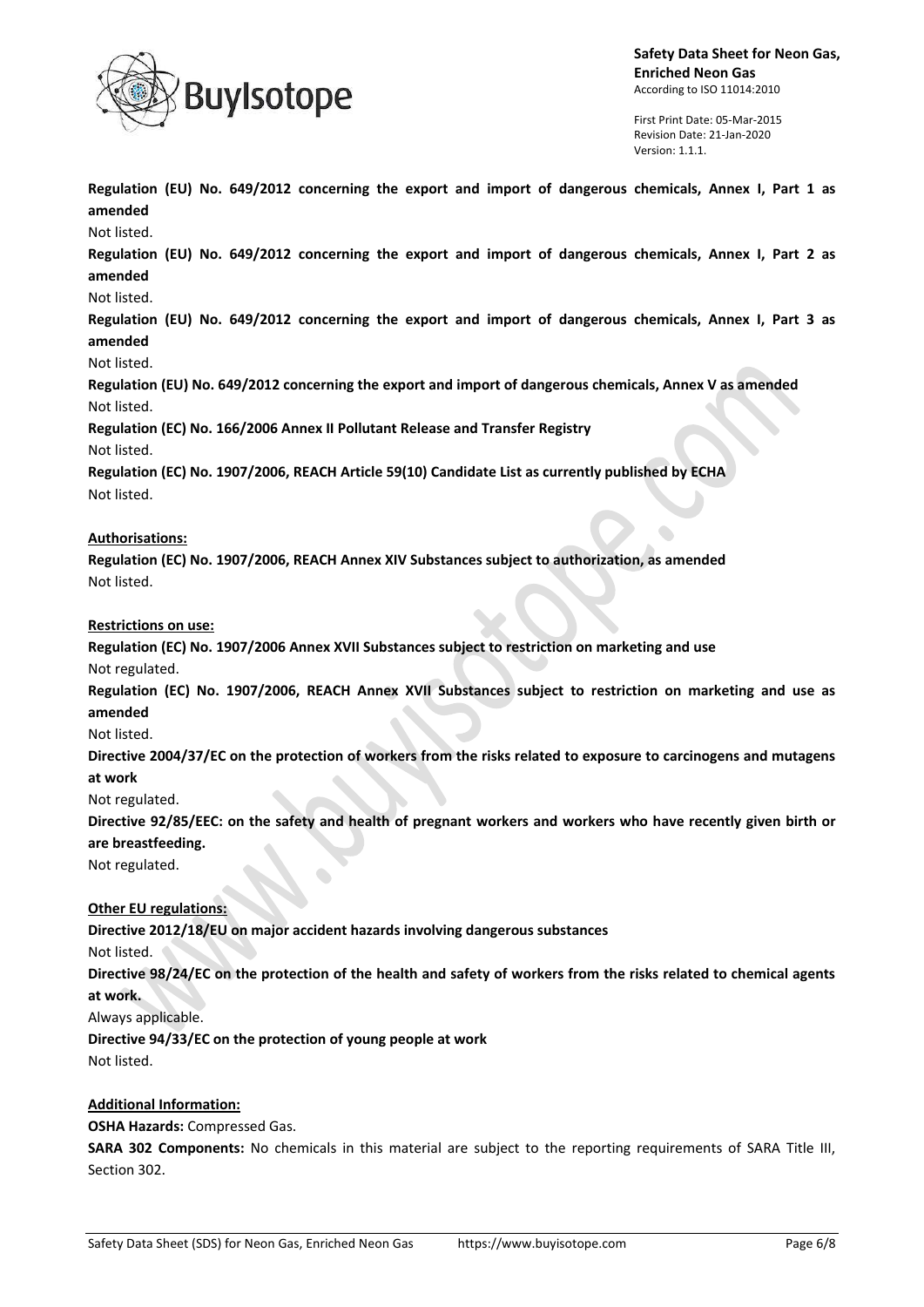

First Print Date: 05-Mar-2015 Revision Date: 21-Jan-2020 Version: 1.1.1.

**SARA 313 Components:** This material does not contain any chemical components with known CAS numbers that exceed the threshold (De Minimis) reporting levels established by SARA Title III, Section 313.

**SARA 311/312 Hazards:** Acute Health Hazard.

**California Prop. 65 Components:** This product does not contain any chemicals known to the State of California to cause cancer, birth defects, or any other reproductive harm.

**Canadian Regulations:** WHMIS Classification: A

**Chemical safety assessment:** No Chemical Safety Assessment has been carried out.

## **Section 16: Other Information**

### **List of abbreviations:**

ACGIH American Conference of Governmental Industrial Hygienists ADR European Agreement Concerning the International Carriage of Dangerous Goods by Road ALARA As Low As Is Reasonably Achievable AMU Atomic Mass Unit ANSI American National Standards Institute BLS Basic Life Support CAM Continuous Air Monitor CAS Chemical Abstracts Service (division of the American Chemical Society) CEN European Committee for Standardization CERCLA Comprehensive Environmental Response Compensation and Liability Act

CLP Classification, Labelling and Packaging (European Union)

CPR Controlled Products Regulations (Canada)

CWA Clean Water Act (USA)

DAC Derived Air Concentration (USA)

DOE United States Department of Energy (USA)

DOT United States Department of Transportation (USA)

DSL Domestic Substances List (Canada)

EC50 Half Maximal Effective Concentration

EINECS European Inventory of Existing Commercial Chemical Substances

EHS Environmentally Hazardous Substance

ELINCS European List of Notified Chemical Substances

EMS Emergency Response Procedures for Ships Carrying Dangerous Goods

EPA Environmental Protection Agency (USA)

EPCRA Emergency Planning and Community Right-To-Know Act (EPCRA) of 1986

GHS Globally Harmonized System

HMIS Hazardous Materials Identification System (USA)

IARC International Agency for Research on Cancer

IATA International Air Transport Association

IBC Intermediate Bulk Containers

ICAO International Civil Aviation Organization

IDLH Immediately Dangerous to Life or Health

IMDG International Maritime Code for Dangerous Goods

LC50 Lethal concentration, 50 percent

LD50 Lethal dose, 50 percent

LDLO Lethal Dose Low

LOEC Lowest-Observed-Effective Concentration